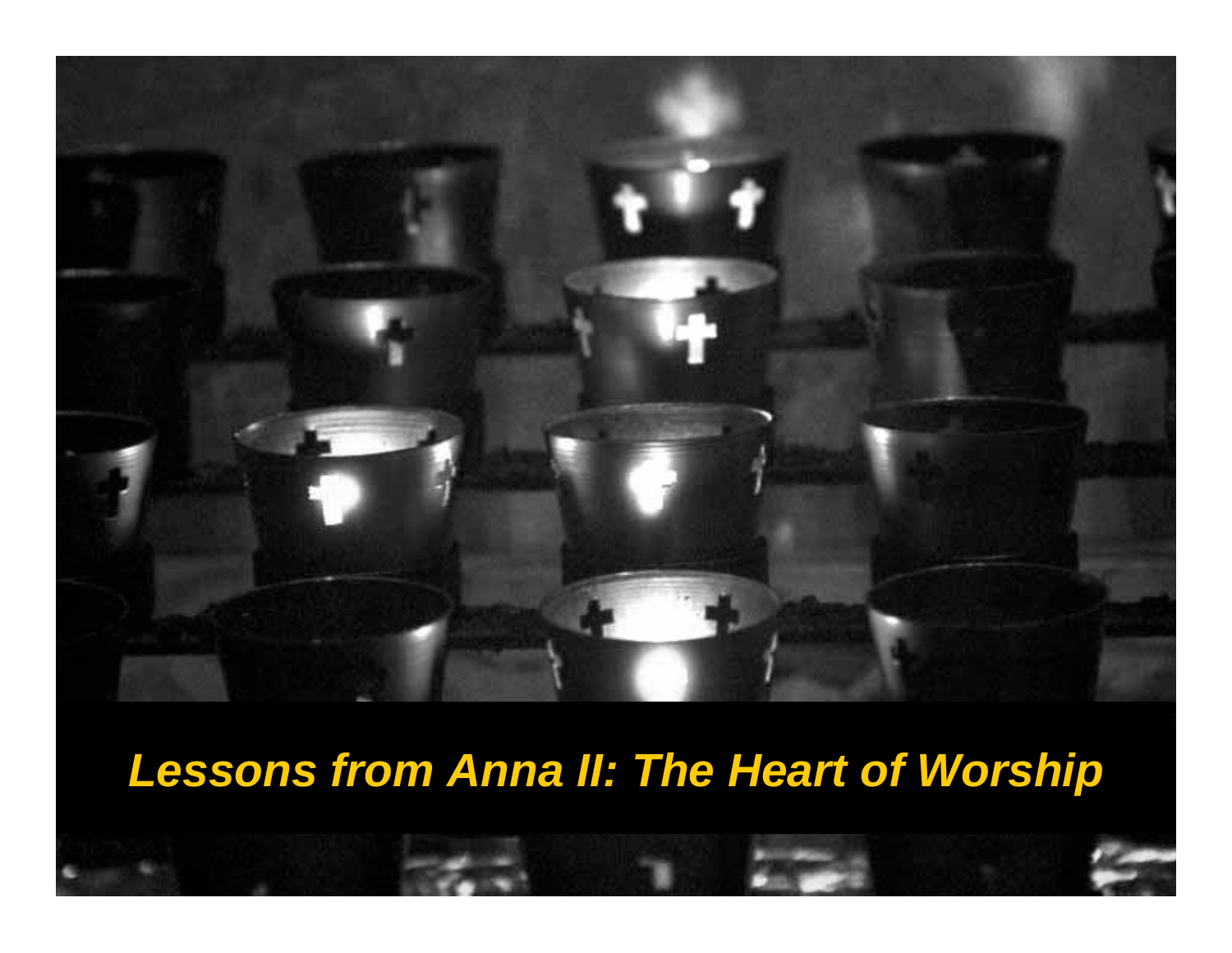### *Lessons from Anna II: The Heart of Worship*

## **Luke 2:36-39**

**There was also a prophetess, Anna, the daughter of Phanuel, of the tribe of Asher.** 

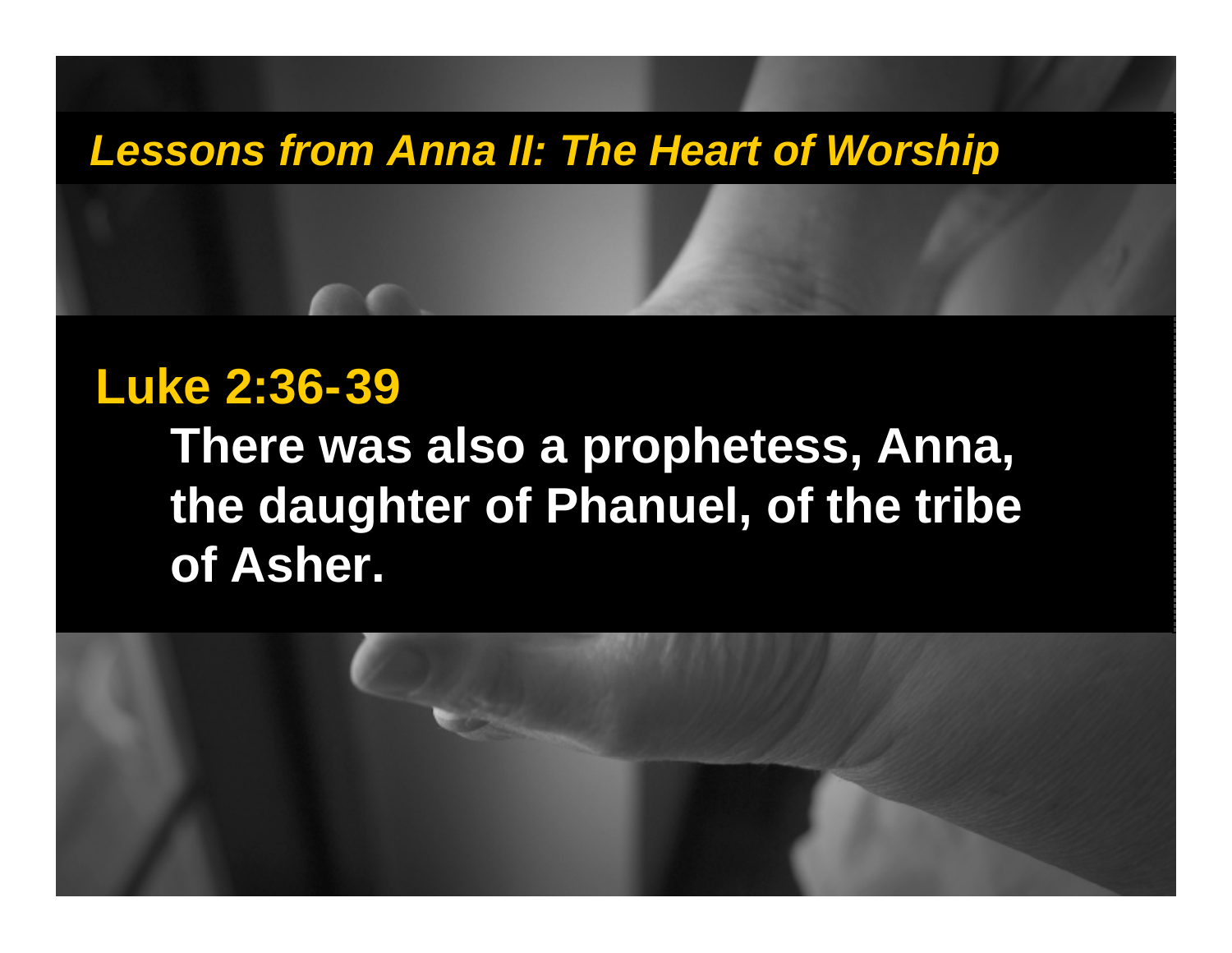**She was very old; she had lived with her husband seven years after her marriage, and then was a widow until she was eighty-four.** 

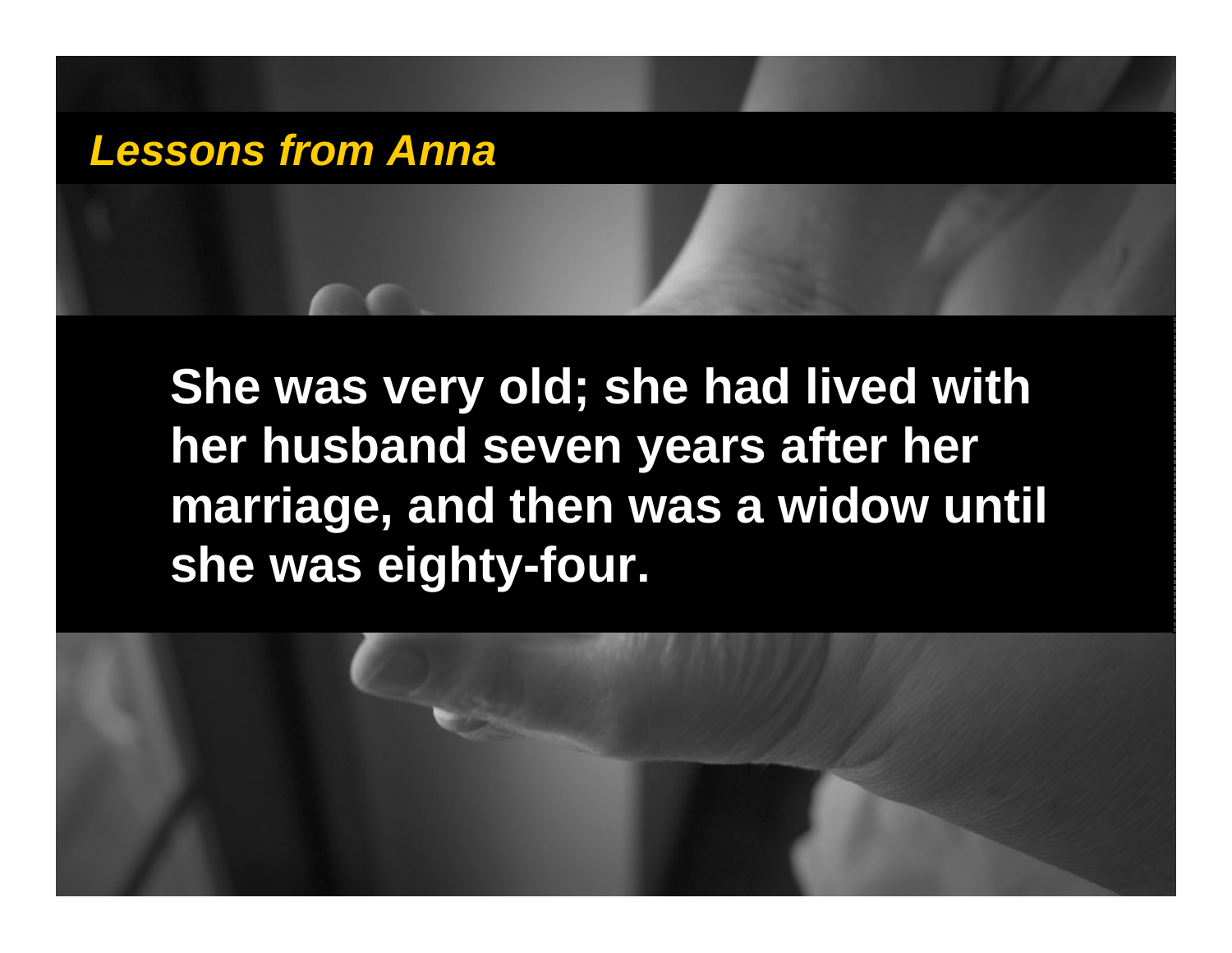# **She never left the temple but worshiped night and day, fasting and praying. Coming up to them at that very moment,**

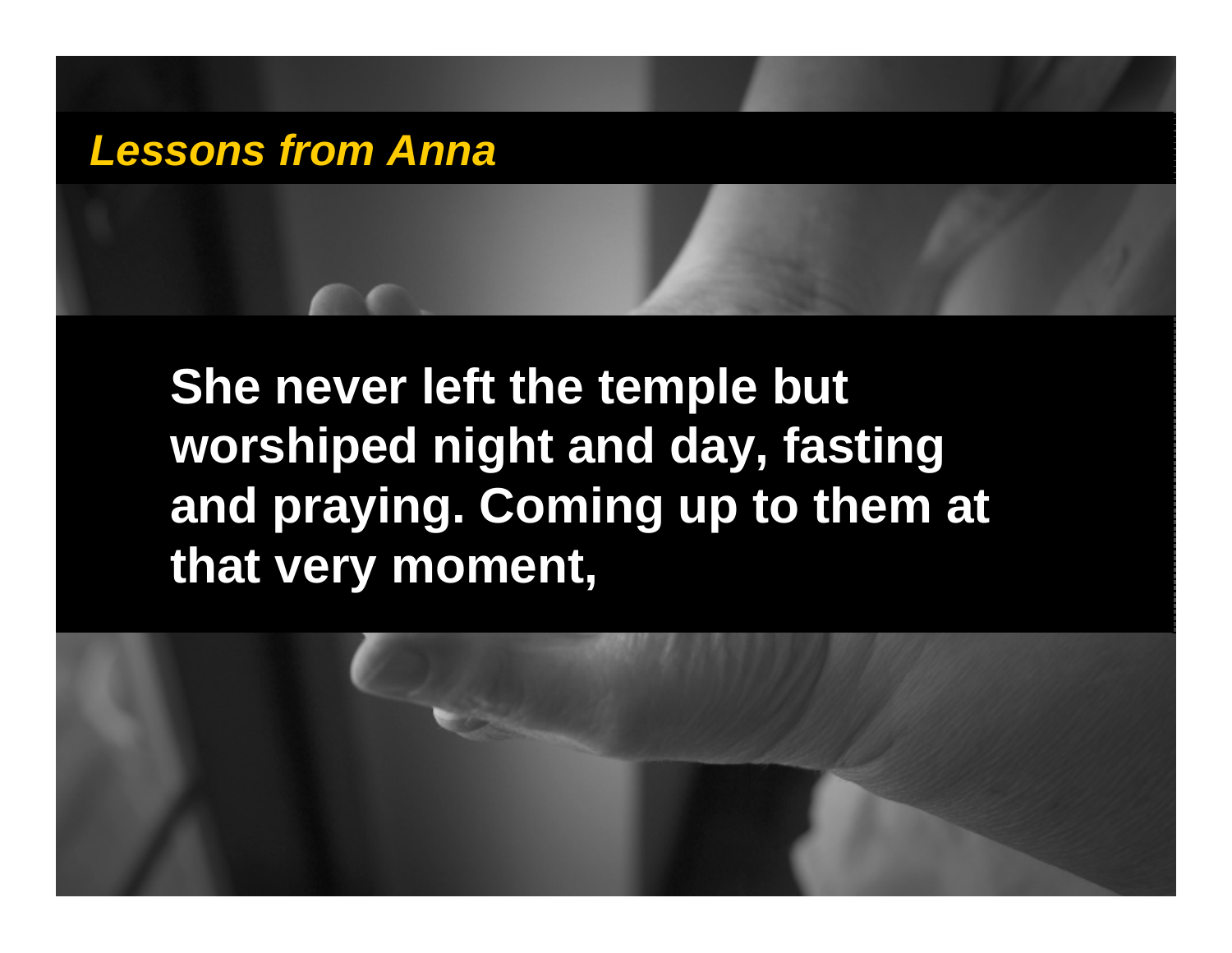# **she gave thanks to God and spoke about the child to all who were looking forward to the redemption of Jerusalem.**

## **Luke 2:36-39**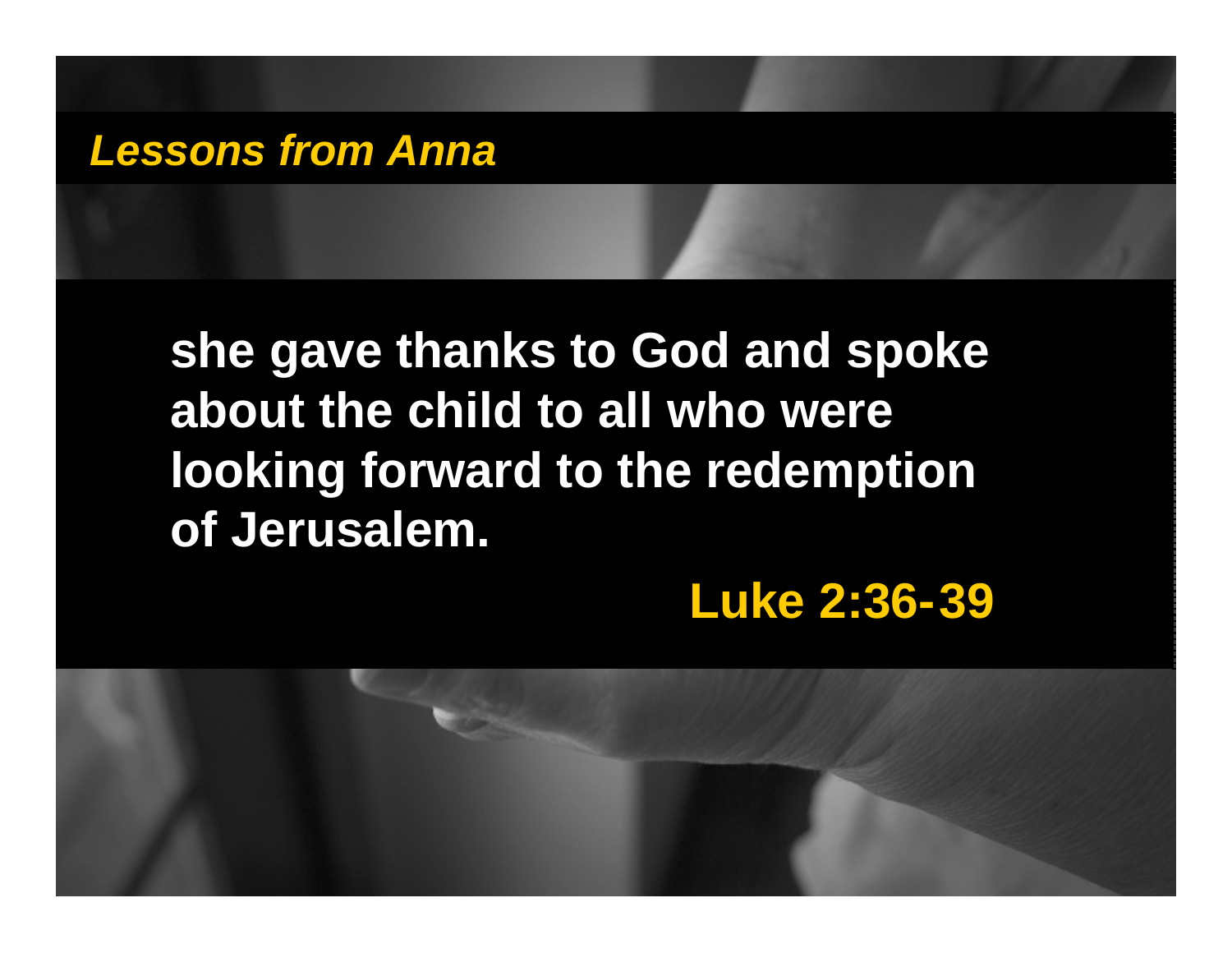## **2 Cor 3:14-18**

**"…their minds were hardened…to this very day whenever Moses is read, a veil lies over their minds; but when one turns to the Lord, the veil is removed.**

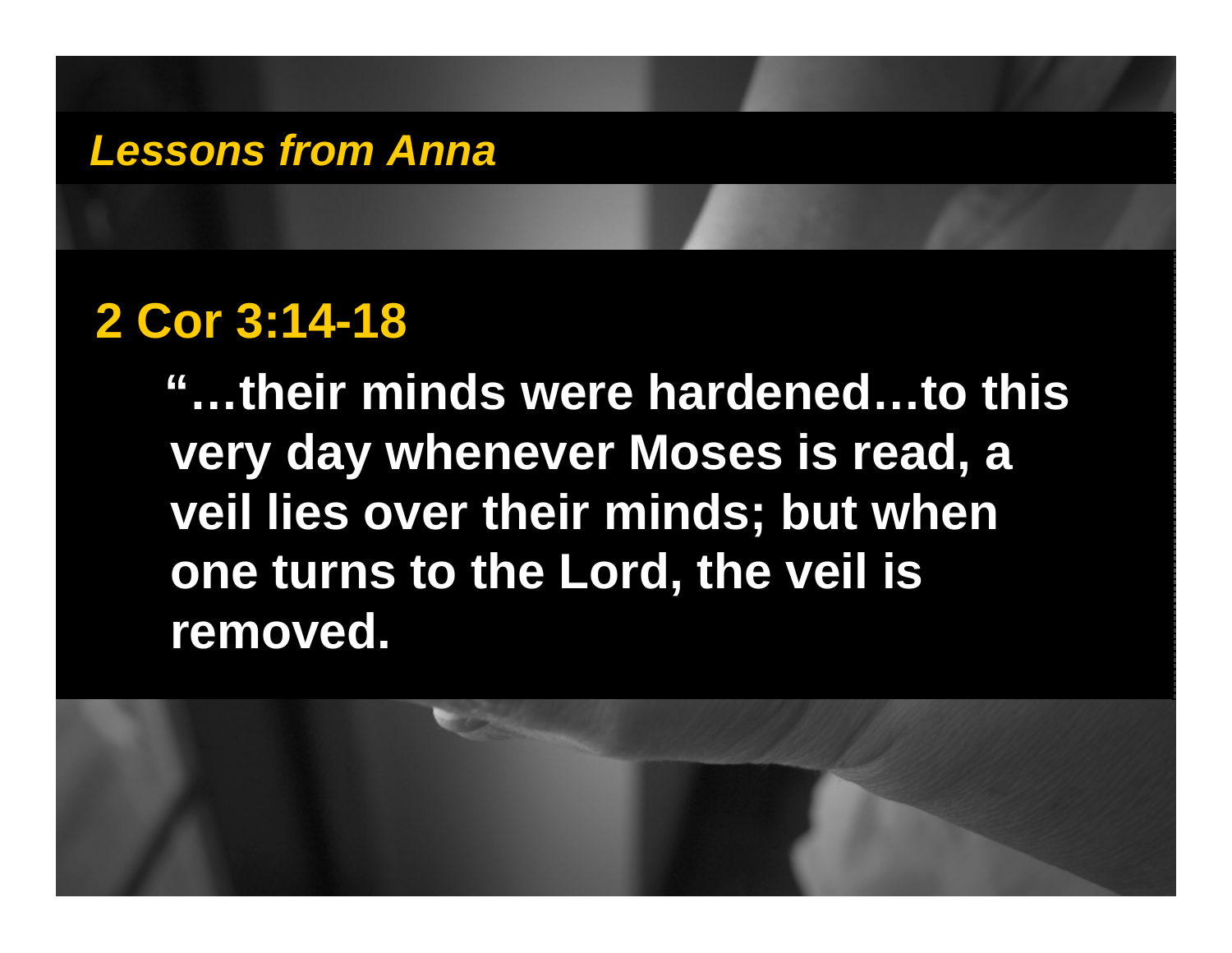**Now the Lord is the Spirit, and where the Spirit of the Lord is, there is freedom. And all of us, with unveiled faces, seeing the glory of the Lord as though reflected in a mirror,**